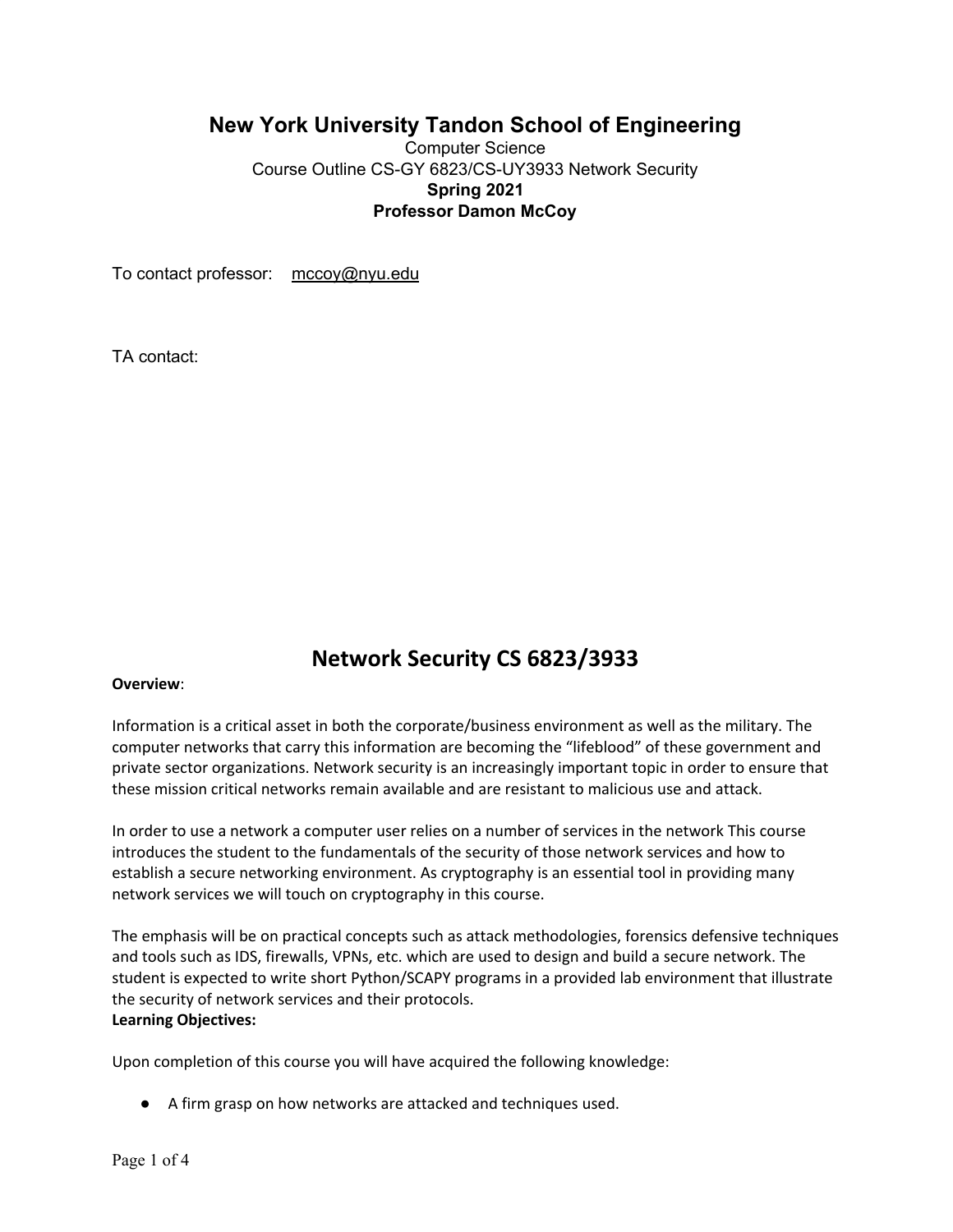- An understating of the inherent insecurity of networking and networking protocols.
- Understand the fundamentals of secure network design
- Foundation of the issues involved in providing secure network communications
- Understand the underlying cryptography required for electronic commerce, secure communications and authentication
- Obtain hands on understanding of network security through laboratory work.

#### **Prerequisites**:

#### EL 5373 or CS 6843

A good foundation in networking and MAC/TCP/IP. If you have not taken networking as a course you should not be taking this course.

#### **References**:

https://www.cl.cam.ac.uk/~rja14/book.html

Basic Understanding of Operating Systems with a working knowledge of Linux

To succeed in this course, you should be very familiar with how networking works at layers 2, 3 and 4. I.e. Ethernet, IP, TCP/UDP. You should also have a working knowledge of Linux?

- Specifically, at the Ethernet layer what is ARP? What is an ARP table? How does switching work in a bridge/switch? What is a CAM table in a switch? How do Ethernet frames carry IP packets?
- At the IP layer, what is IP identification used for? What is TTL? What is the Fragment Offset and how is it used? How does routing work? What is the difference between switching and routing?
- At the TCP layer what are ports? What is the sequence number used for? What is the handshaking that is done to setup a TCP connection?

Laboratory Work: Periodic laboratory work will be assigned to reinforce the concepts that we are covering each week. The equipment in the NYU Poly virtual lab environment will be used. You will document any research performed (sources of all research must be cited), methodology which was followed to achieve the result, copies of pertinent equipment configurations and diagrams of network topologies. Most of the labs require knowledge of how to use wireshark.

Each assignment will be submitted as a single pdf (all screen shots and code in one file) file with the following file name format <Last Name\_First Name\_NID\_LabXX>. The last file submitted before the deadline will be considered for grading.

Grades: 20% HWs 45% Labs (Undergrads drop lowest lab grade) 20% Midterms 15% Final

#### **Policies:**

The exact topics listed in this syllabus are subject to change. As the class progresses we will gauge where your interests lie and may adjust topics and schedule appropriately. Specifically, we are using SCAPY so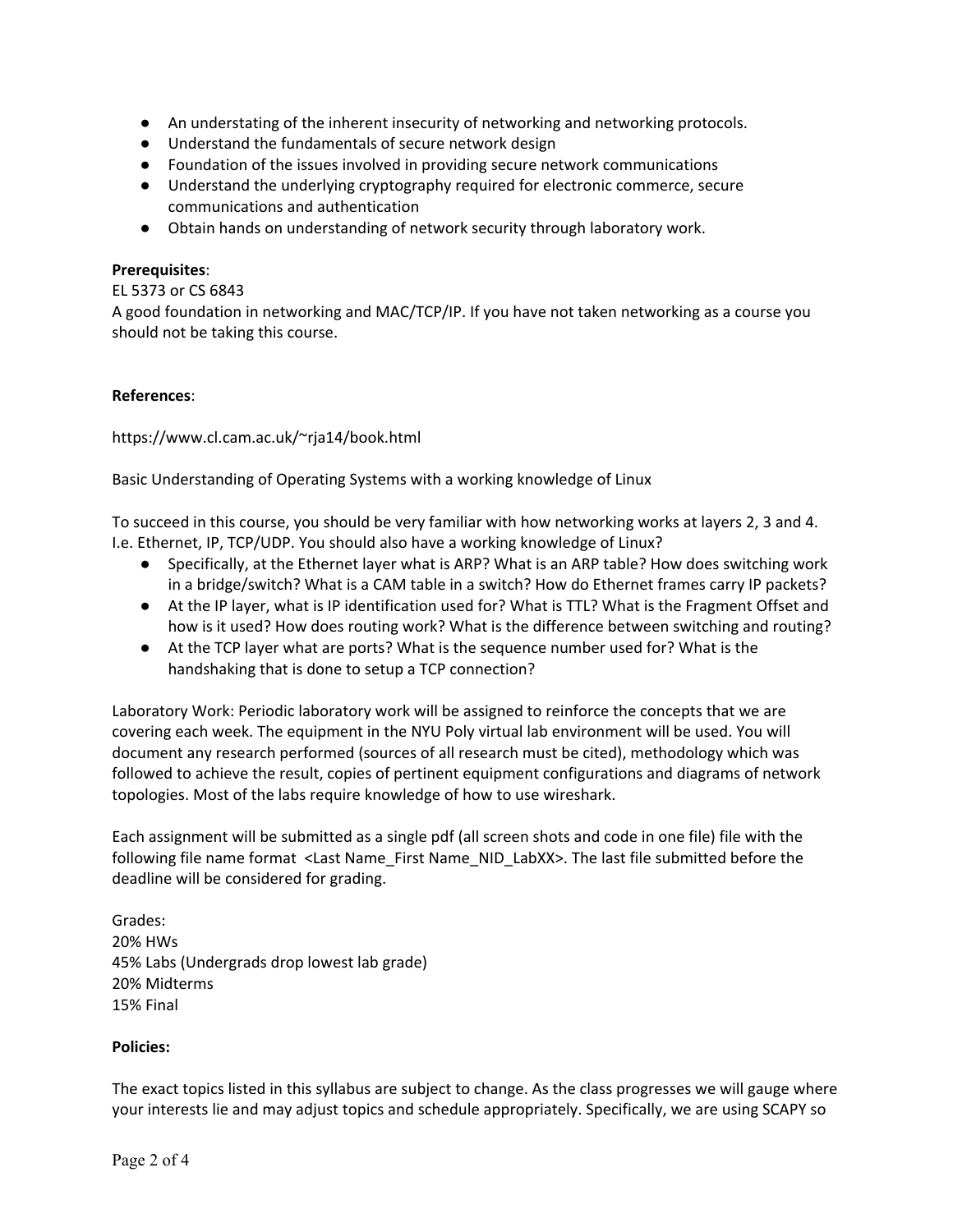brush up on your Python programming. Given time I will introduce additional labs using SCAPY. All homework and laboratory assignments are due on the date indicated on the course website. **Late assignments will not be accepted** so don't ask for an extension if you are late. Failure to submit an assignment will result in a grade of zero for that assignment. You will have ample time from the time an assignment is given until it is due. We will not consider a network outage, unavailability of your computer or a computer in the lab (whether a specific computer or any computer in general), or other computer problem that occurred the night before the due date to be a justification for submitting an assignment late. You may assume that there will be one lab and/or homework for each lecture.

### **Individual Work and Collaboration**

In preparing your submissions for homework and laboratory projects you are authorized to use the textbook, your notes, web sites, on-line documentation and any other reference materials to which you have access. You may also discuss the assignment in general with other members of the class or with anyone else whom you believe can be of assistance (including possibly the instructor).

The work that you submit for grading **must**, however, be exclusively your own work. If you do obtain assistance from another individual, you must include an explicit note to that effect in your submission for the assignment. Further all references used must be cited. This means that if you are using various web sites for assistance in laboratory assignments and/or homework you must cite the exact URLs. In addition, any other printed material used must be explicitly cited. See:

[https://www.nyu.edu/about/policies-guidelines-compliance/policies-and-guidelines/academic-integrity](https://www.nyu.edu/about/policies-guidelines-compliance/policies-and-guidelines/academic-integrity-for-students-at-nyu.html)[for-students-at-nyu.html](https://www.nyu.edu/about/policies-guidelines-compliance/policies-and-guidelines/academic-integrity-for-students-at-nyu.html)

#### **Moses Center Statement of Disability**

If you are student with a disability who is requesting accommodations, please contact New York University's Moses Center for Students with Disabilities at 212-998-4980 or [mosescsd@nyu.edu.](mailto:mosescsd@nyu.edu) You must be registered with CSD to receive accommodations. Information about the Moses Center can be found at [www.nyu.edu/csd.](http://www.nyu.edu/csd) The Moses Center is located at 726 Broadway on the 2nd floor.

| <b>Lectures</b> | Date | <b>Topic</b>                                                          |
|-----------------|------|-----------------------------------------------------------------------|
| 1               | 2/3  | Introduction to Security, Course overview                             |
| $\overline{2}$  | 2/10 | Layer 2 (Ethernet, SDN) insecurities and protections                  |
| 3               | 2/17 | Layer 3 (IPv4) and Layer 4 (TCP, UDP) Insecurities and protections    |
| 4               | 2/24 | Cryptography - Randomness, Primes, DH, RSA, AES, DES                  |
| 5               | 3/3  | Authentication (OAuth, Krebros, Passwords, Two Factor) / Review       |
| 6               | 3/10 | Midterm 1 / Layer 3 (IPsec)                                           |
| 7               | 3/17 | Layer 4 (PKI, SSL, TLS)                                               |
|                 |      | No Class (Spring Break)                                               |
| 8               | 3/24 | Routing (BGP) security / Network Scanning / Network Incident Response |
| 9               | 3/31 | Monitoring / Firewalls / IDS / IPS                                    |
| 10              | 4/7  | Web Browser Security / Web Server Security / Review                   |
| 11              | 4/14 | Midterm 2 / Wireless Security                                         |
| 12              | 4/21 | eCrime / Worms, Viruses, Botnets                                      |
| 13              | 4/28 | Email/ IM/ Online Social Networks / Cryptocurrencies                  |
| 14              | 5/5  | Privacy / Review                                                      |